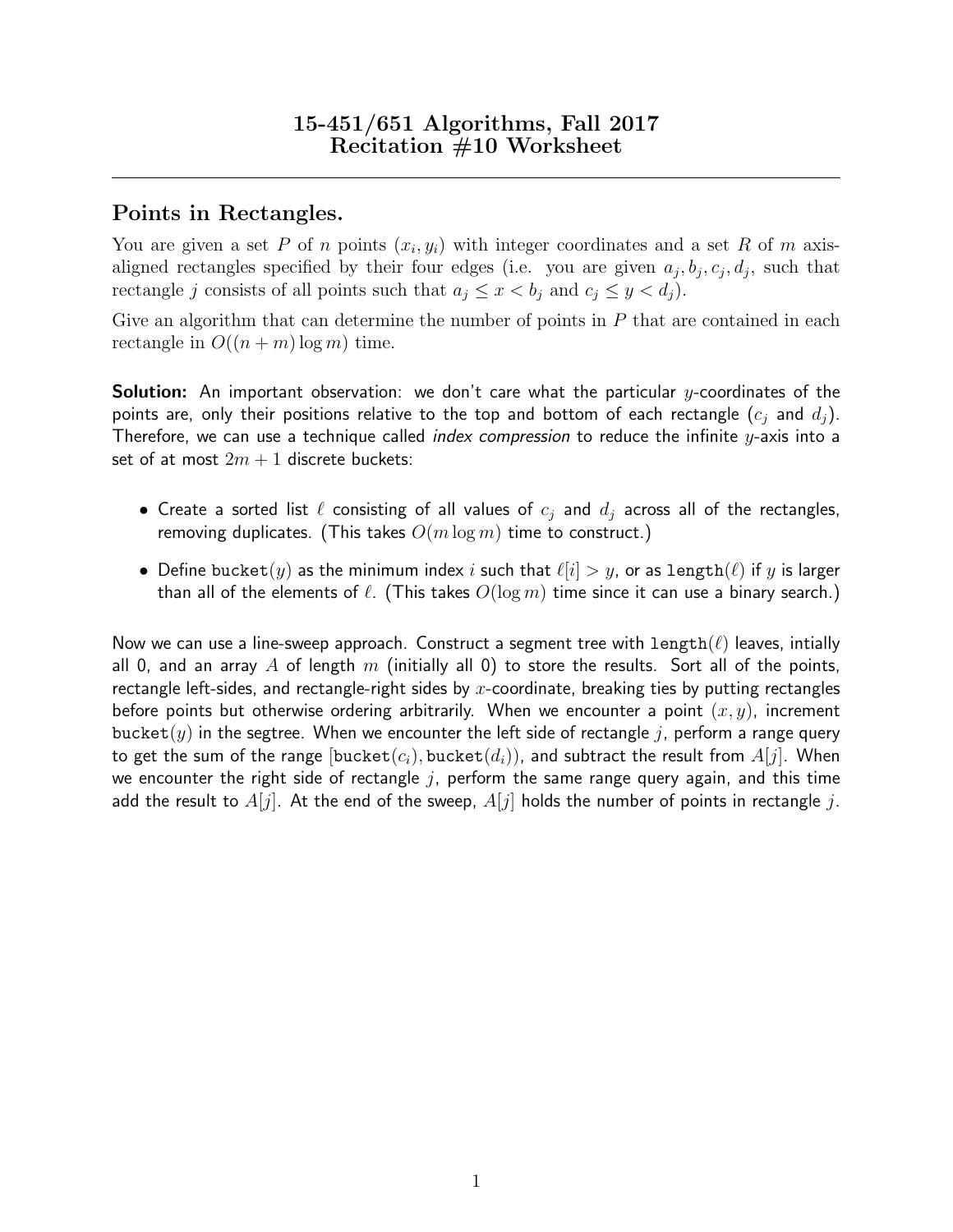## Width of a Set of Points.

You are given a set of n points on a plane. Define a *strip* as the area between two parallel lines, and the *width* of that strip to be the perpendicular distance between those two lines. In  $O(n \log n)$  time, find a strip of minimum width that contains all of the points.

**Solution:** Note that we need only consider the convex hull of the points (since a strip containing the convex hull necessarily contains all of the points inside of that hull). Additionally, we need only consider strips that touch at least three points on the hull; any solution that has only two points touching the lines can be improved by rotating until three points are touching.

This gives a fairly natural algorithm: for each edge of the convex hull, determine the maximum distance across all of the points from the line containing this edge; this is the minimum strip width parallel to this edge. Taking the minimum across all of these options solves the problem. However, this takes  $O(n^2)$  time.

To go faster, we can make better use of the fact that the convex hull is convex. If we select an edge to be our "base" and rotate the hull such that the base edge is on the  $x$ -axis with the hull above it, we note that the  $y$ -coordinates of the remaining points form a convex function (which comes directly from the fact that the hull is convex). If we process the edges in order and keep track of the point furthest from the previous edge, we can reduce our scan around the polygon to linear time:

- Select some edge to go first, and determine the point furthest from this edge.
- Consider the next clockwise-adjacent edge. Note that the furthest-away point on the hull is either the same point as before or some point clockwise from that point. While the distance increases as we move our pointer clockwise, do so. (Correctness of this step is guaranteed by convexity; linear runtime is guaranteed by the fact that we will go around the entire polygon at most once.)
- Repeat until all edges have been considered.

This algorithm is  $O(n \log n)$  to compute the convex hull and  $O(n)$  to scan around the polygon, and is thus  $O(n \log n)$  in total.